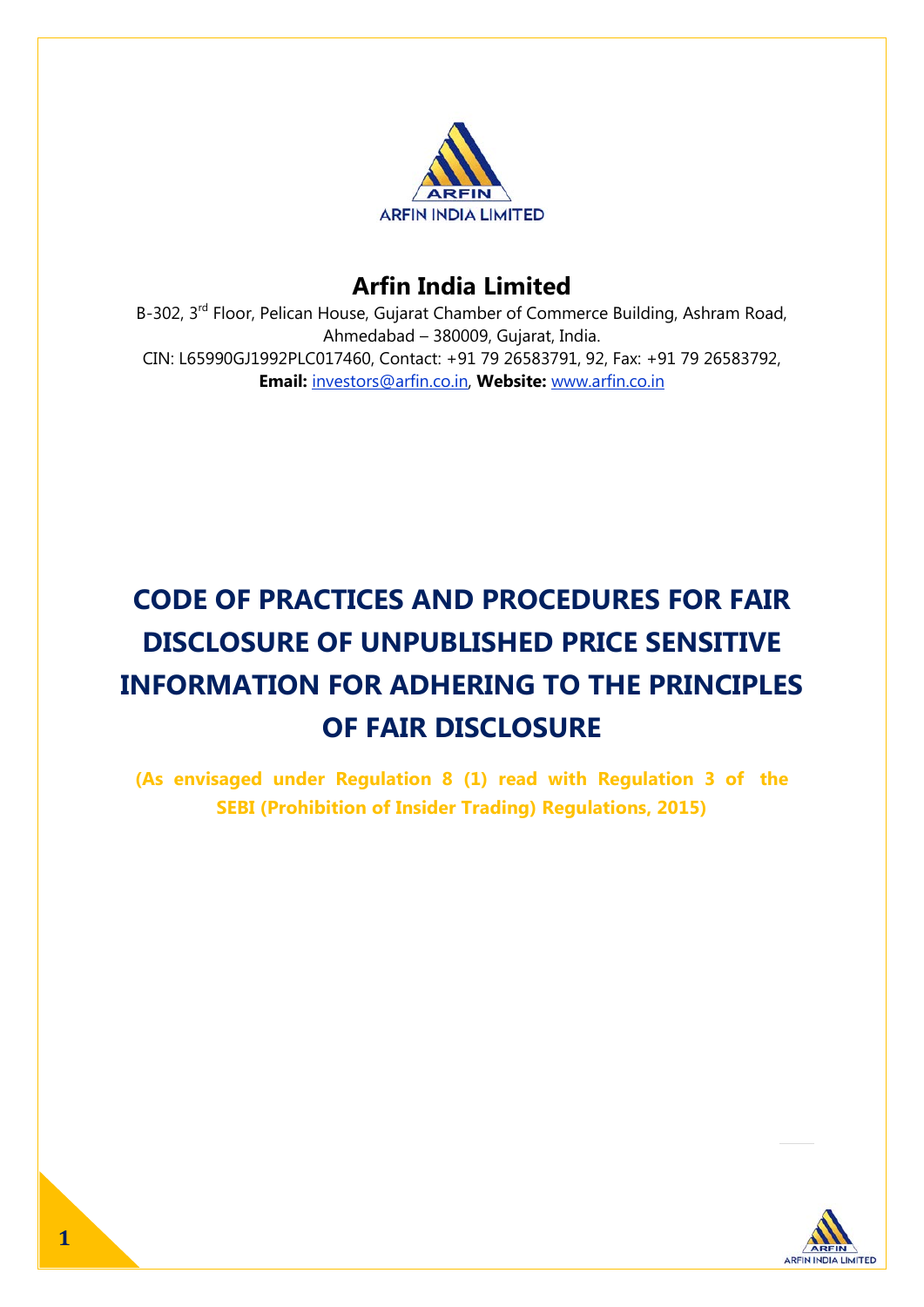## **TABLE OF CONTENTS**

| Sr.<br>No. | <b>Particulars</b>                              | Page No. |
|------------|-------------------------------------------------|----------|
|            | Introduction                                    |          |
| 2.         | Scope                                           |          |
| 3.         | Meaning and Definition                          |          |
| 4.         | Principles of Fair Disclosure                   | 4        |
| 5.         | Policy for Determination of Legitimate Purposes | 4        |
| 6.         | Amendment                                       | 6        |

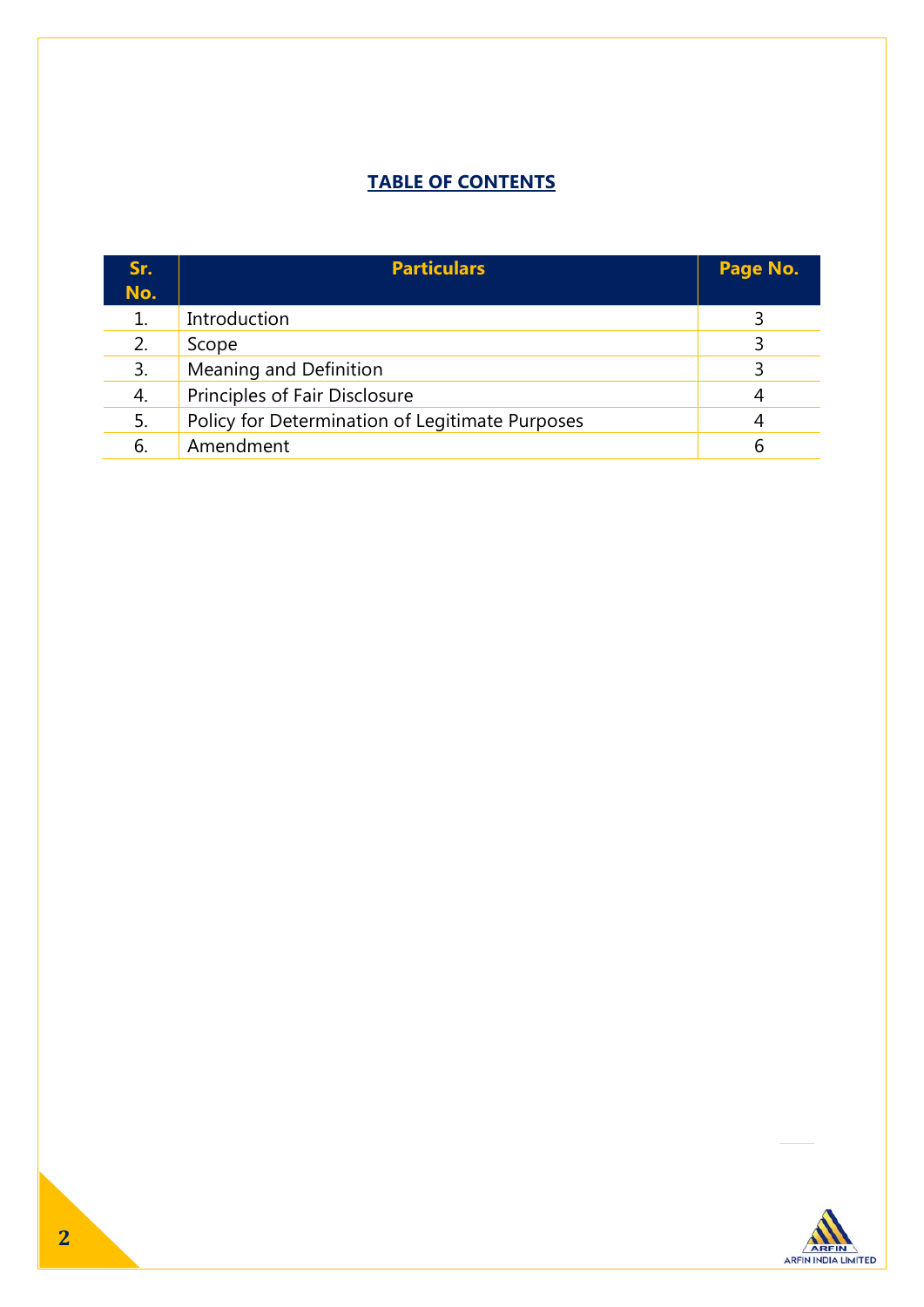## **1. INTRODUCTION**

- 1.1. The Securities and Exchange Board of India ("SEBI") notified the SEBI (Prohibition of Insider Trading) Regulations, 2015 ("PIT Regulations") on January 15, 2015, as amended from time to time, which is effective from May 15, 2015.
- 1.2. The SEBI further amended the above regulations vide SEBI (Prohibition of Insider Trading) (Amendment) Regulations, 2018 effective from April 01, 2019.
- 1.3. Pursuant to Regulation 8 of the PIT Regulations, Arfin India Limited ("AIL" or the "Company") is required to formulate a code of practices and procedures for fair disclosure of unpublished price sensitive information ("UPSI") ("Fair Disclosure Code").
- 1.4. Further, pursuant to SEBI (Prohibition of Insider Trading) (Amendment) Regulations, 2018, the Company is required to make a policy for determination of "Legitimate purpose" as a part of "Code of Fair Disclosure and Conduct" formulated under regulation 8 of the PIT Regulations.
- 1.5. Accordingly, the Board of Directors of the Company has adopted this new code of practices and procedures for fair disclosure of unpublished price sensitive information covering a policy for determination of "Legitimate purpose" in Board Meeting dated February 13, 2019. However, this amended code of practices and procedures will be effective w.e.f. April 1, 2019. So, till March 31, 2019, old code will be continued applicable in the Company.

## **2. SCOPE:**

- 2.1 AIL endeavours to preserve the confidentiality of UPSI and to prevent its misuse. To achieve these objectives, and in compliance with the PIT Regulations, AIL has adopted this Fair Disclosure Code.
- 2.2 This Fair Disclosure Code ensures timely and adequate disclosure of UPSI which would impact the price of its securities and to maintain uniformity, transparency and fairness in dealing with all its stakeholders.
- 2.3 AIL is committed to timely and accurate disclosure based on applicable legal and regulatory requirements.

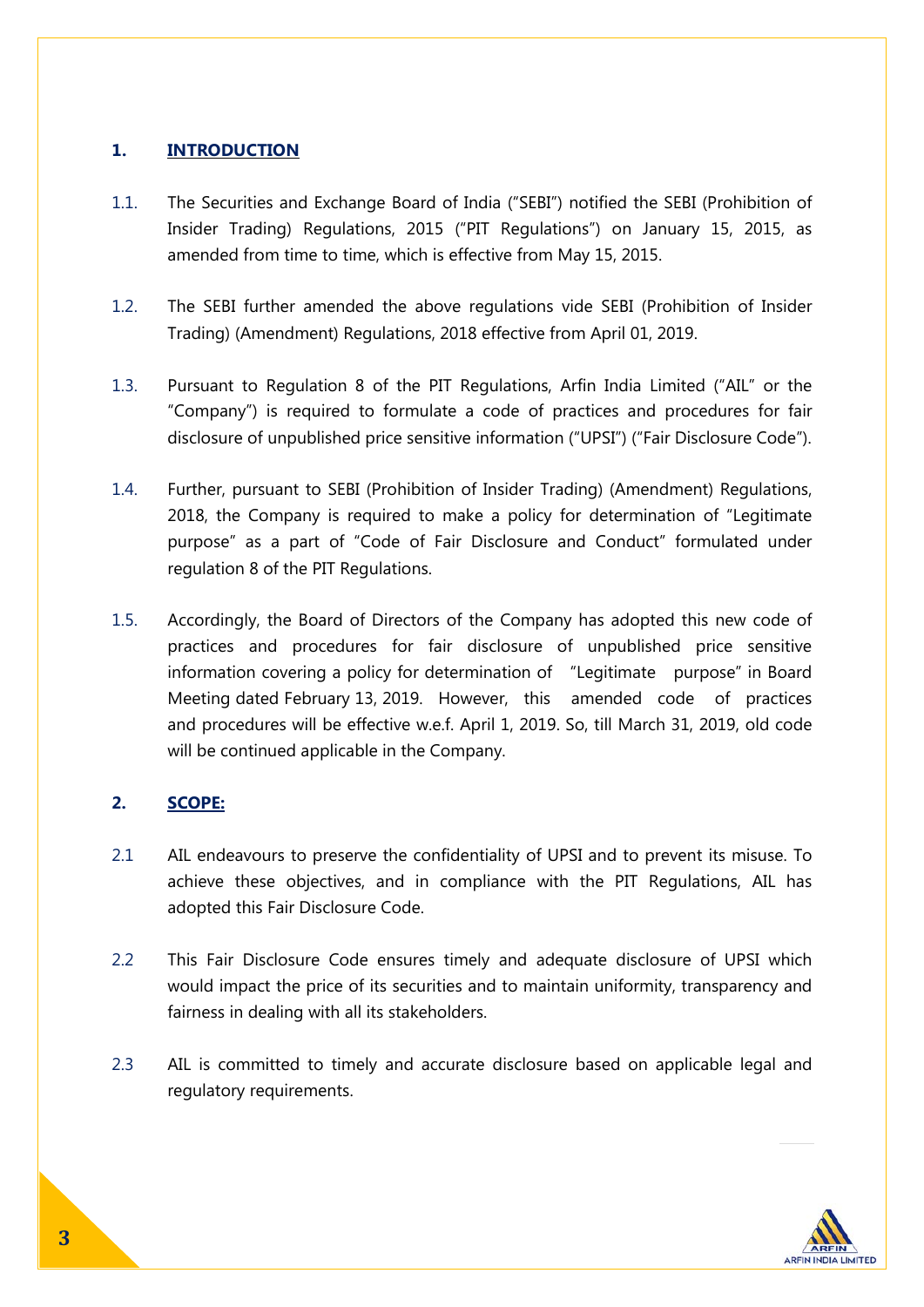## **3. MEANING AND DEFINITION:**

Words and expressions used but not defined in this Fair Disclosure Code shall have the same meaning assigned to them in the PIT Regulations or the Securities and Exchange Board of India Act, 1992, the Securities Contracts (Regulation) Act, 1956, the Depositories Act, 1996 or the Companies Act, 2013 and the rules and regulations made thereunder, as the case may be or in any amendment thereto.

## **4. PRINCIPLES OF FAIR DISCLOSURE:**

To adhere to each of the principles as set out in Schedule A to the PIT Regulations, AIL shall ensure to the followings:

- **a.** The Company will make Prompt public disclosure of unpublished price sensitive information that would impact price discovery no sooner than credible and concrete information comes into being in order to make such information generally available.
- **b.** The Company will make uniform and universal dissemination of unpublished price sensitive information to avoid selective disclosure.
- **c.** The Company Secretary will act as a chief investor relations officer to deal with dissemination of information and disclosure of unpublished price sensitive information.
- **d.** The Company will make prompt dissemination of unpublished price sensitive information that gets disclosed selectively, inadvertently or otherwise to make such information generally available.
- **e.** The Company will provide appropriate and fair response to queries on news reports and requests for verification of market rumours by regulatory authorities.
- **f.** The Company will ensure that information, if any, shared with analysts and research personnel is not unpublished price sensitive information.
- **g.** The Company will develop best practices to make transcripts or records of proceedings of meetings with analysts and other investor relations conferences on the official website to ensure official confirmation and documentation of disclosures made.
- **h.** Unpublished price sensitive information shall be handled on a "need-to-know" basis, i.e. unpublished price sensitive information shall be disclosed only to those who have actual need.

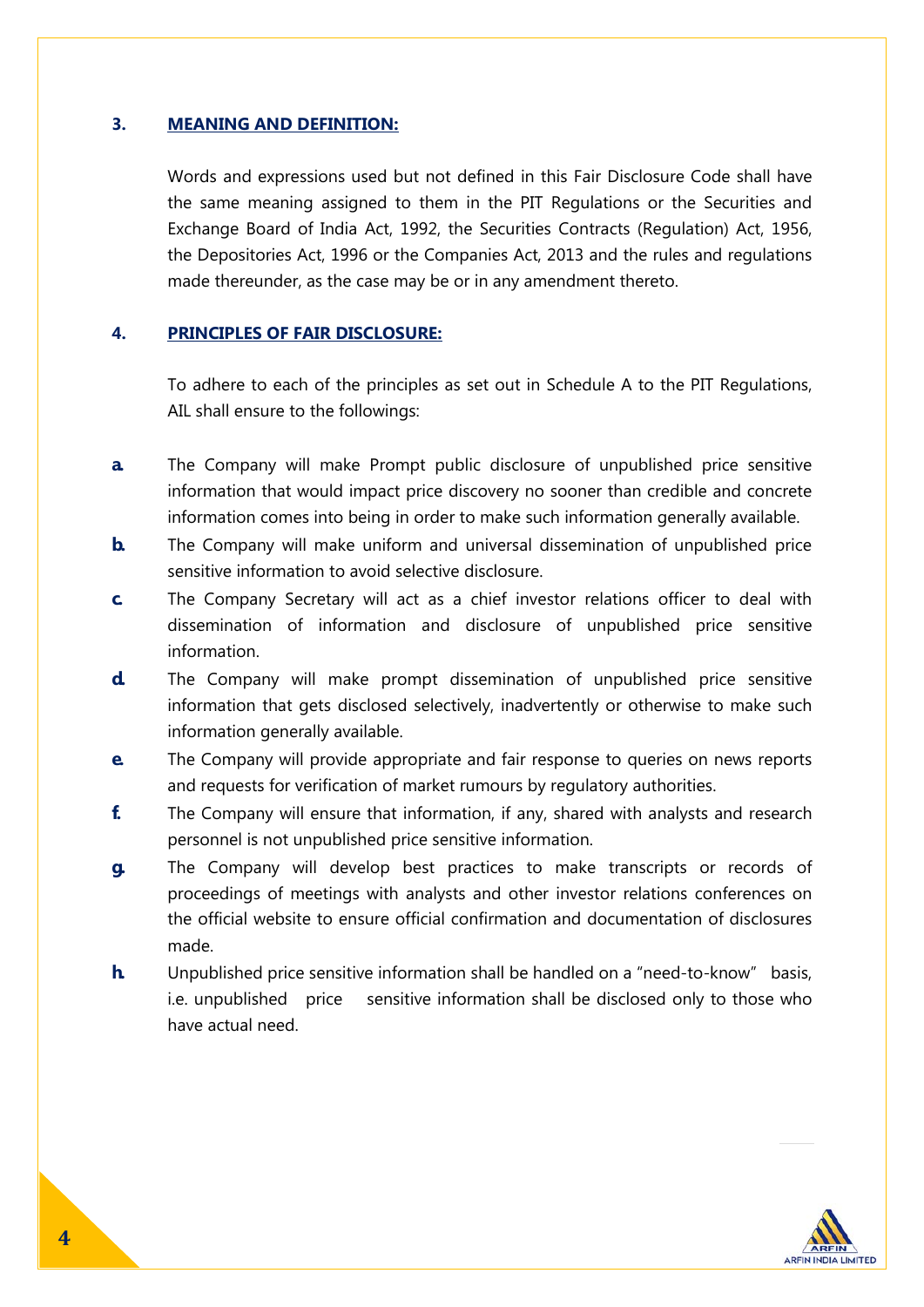## **5**. **POLICY FOR DETERMINATION OF LEGITIMATE PURPOSES AS PER REGULATION 3 OF THE SEBI (PROHIBITION OF INSIDER TRADING) REGULATIONS, 2015:**

- 5.1. Purpose of Policy: This policy is for the purpose of taking care about Communication or Procurement of UPSI.
- 5.2. Communication of UPSI: An insider as defined in Regulation 2(g) of the PIT Regulations shall not:
	- $\triangleq$  Communicate, provide, or allow access to any UPSI, relating to AIL or securities of the Company listed with stock exchanges, to any person including other insiders except where such communication is in furtherance of legitimate purposes, performance of duties or discharge of legal obligations.
	- $\ddot{\phantom{1}}$  It is an obligation on all insiders who are essentially persons in possession of UPSI to handle such information with care and to deal with the information with them when transacting their business strictly on a need-to-know basis.

## 5.3. Procurement of UPSI:

- $\uparrow$  No person shall procure from or cause the communication by any insider of UPSI, relating to a company or securities of the Company, except in furtherance of legitimate purposes, performance of duties or discharge of legal obligations.
- $\pm$  It is intended to impose a prohibition on unlawfully procuring, possession of UPSI from Insider or the Company.
- $\ddot{\phantom{1}}$  Inducement and procurement of UPSI not in furtherance of one's legitimate duties and discharge of obligations would be considered as illegal under the PIT Regulation.

## 5.4. Meaning of Legitimate Purpose:

- $\triangleq$  Actually, "Legitimate Purpose" is not specifically defined in the PIT Regulations. However, it shall include sharing of UPSI in the ordinary course of business by the Insider.
- $\ddot{\phantom{1}}$  "Legitimate Purpose" shall include sharing or communication of UPSI by the Insider in the ordinary course of business with the partners, collaborators, lenders, customers,

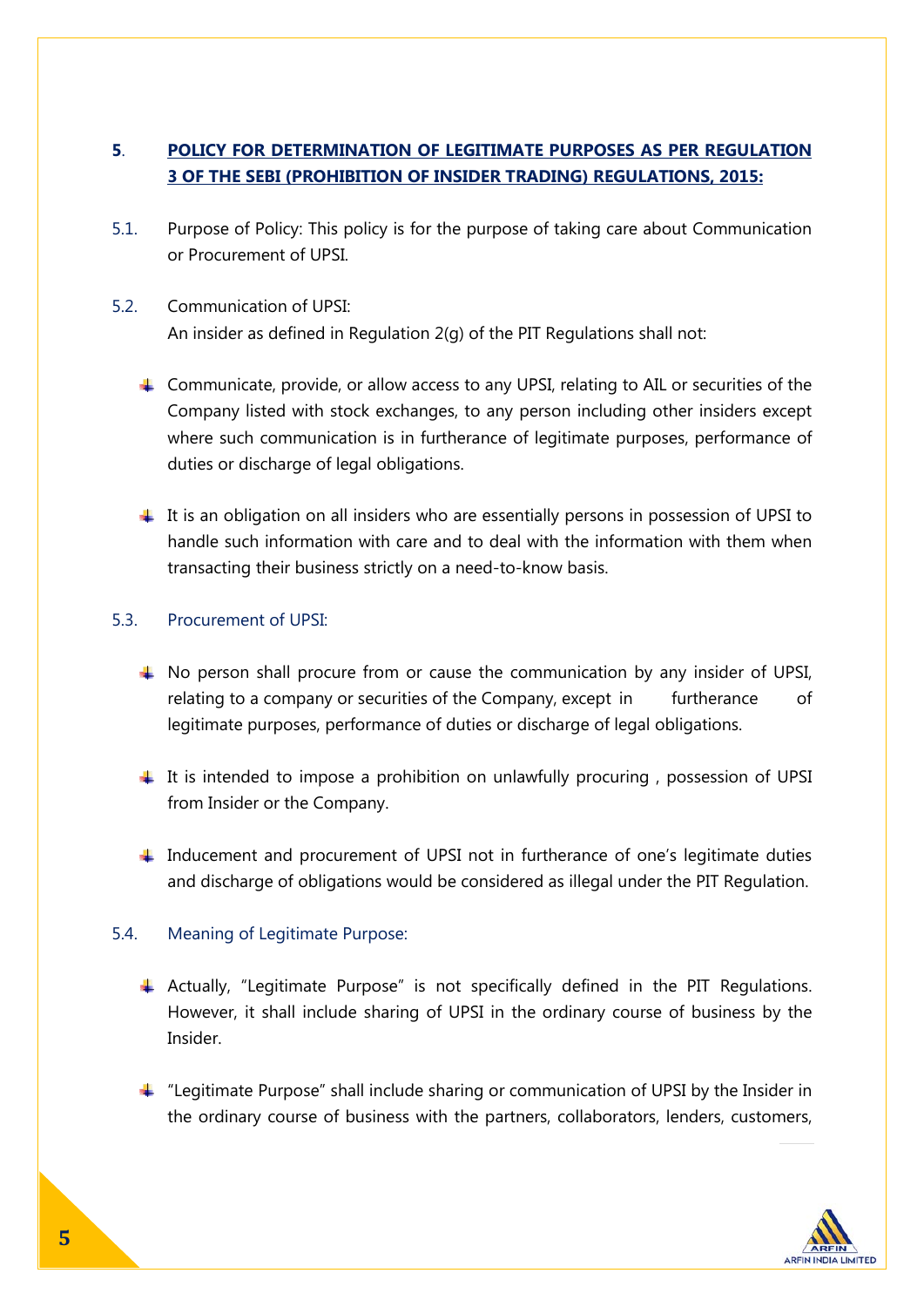suppliers, merchant bankers, legal advisors, auditors, insolvency professionals or other advisors or consultants. However, such sharing of UPSI should not be carried out to evade or circumvent the prohibitions of the PIT Regulations.

#### 5.5. Recipient of UPSI is also Insider:

- $\overline{\phantom{a}}$  Any person in receipt of UPSI pursuant to a "legitimate purpose" shall also be considered an "insider" for purposes of PIT regulations.
- $\ddot{+}$  Accordingly, the sender of UPSI shall give a due notice to the recipient of UPSI to maintain confidentiality of such UPSI in compliance with the PIT regulations. Thus, the Insider shall write to the recipient of UPSI about to keep confidentiality of information.

## 5.6. Communication of UPSI for other purpose:

Notwithstanding anything contained in this policy, an UPSI may be communicated, provided, allowed access to or procured, in connection with a transaction that would :-

- $\ddot{\phantom{1}}$  entail an obligation to make an open offer under the takeover regulations where the board of directors of the company is of informed opinion that sharing of such information is in the best interests of the company;
- $\ddot{\phantom{1}}$  not attract the obligation to make an open offer under the takeover regulations but where the board of directors of the Company is of informed opinion that sharing of such information is in the best interests of the company and the information that constitute UPSI is disseminated to be made generally available at least two trading days prior to the proposed transaction being effected in such form as the board of directors may determine to be adequate and fair to cover all relevant and material facts.
- For this purpose, the Company shall require the parties to execute agreements to contract confidentiality and non-disclosure obligations on the part of such parties and such parties shall keep information so received confidential, except for the purpose of sub - regulation (3) of Regulation 3 of the PIT Regulations, and shall not otherwise trade in securities of the company when in possession of UPSI.